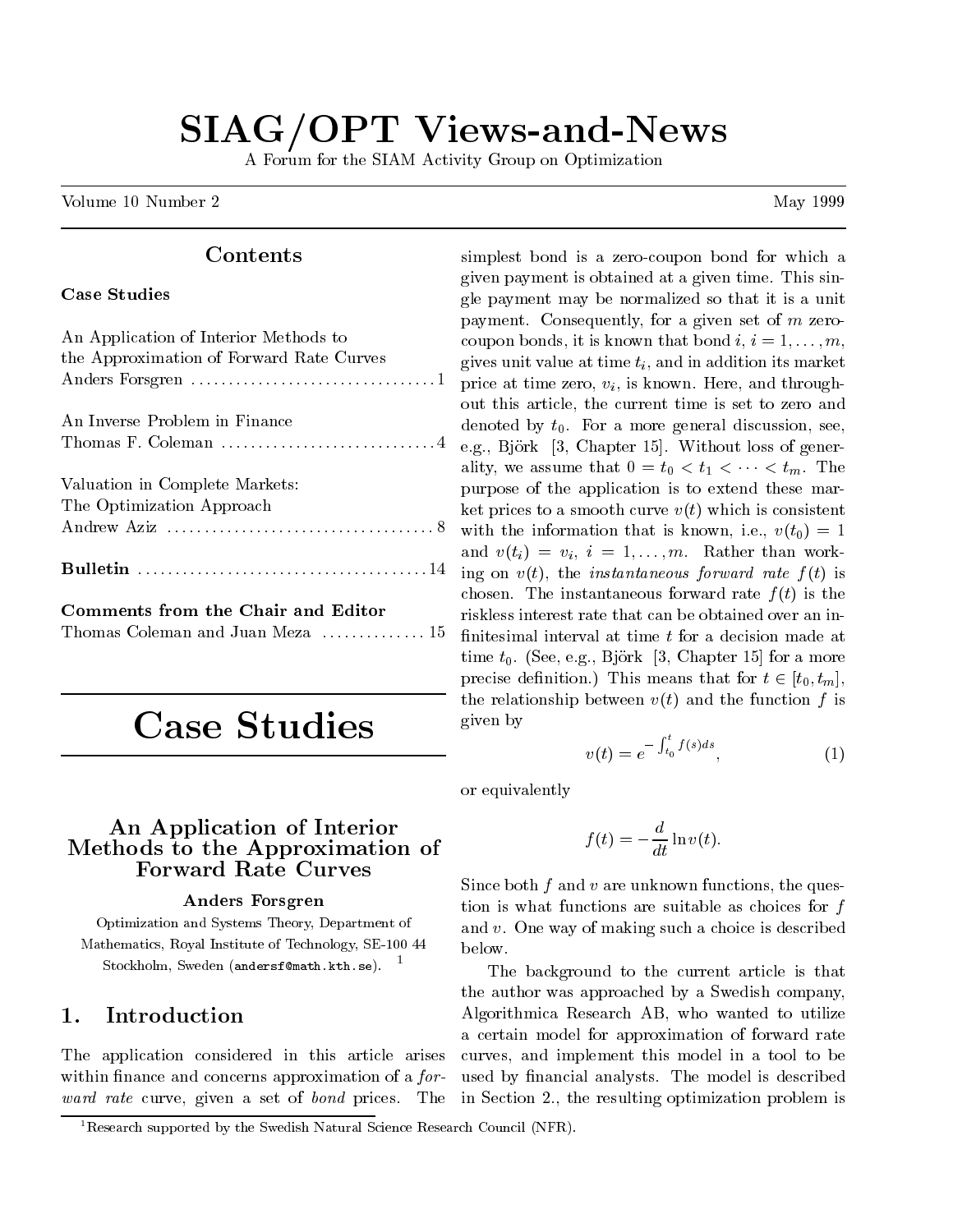described in Section 3., and finally the resulting solution approach is discussed in Section 4.. This article gives a summary of Forsgren [4], where a more thorough discussion of the mathematical aspects is given.

# 2. Model

The chosen model, proposed by Adams and van Deventer [1], suggests a choice of f that gives "maximum smoothness" in the sense that the  $f$  that has minimal  $L_2$ -norm of its second-derivative over the planning horizon is chosen. This means that the objective is to minimize

$$
\int_{t_0}^{t_m}(f^{\prime\prime}(s))^2ds.
$$

where it is required that  $f$  is continuously differentiable on the whole interval  $(t_0, t_m)$  and five times continuously differentiable on each subinterval  $(t_{i-1}, t_i), i = 1, \ldots, m$ . Consistency with the market price  $v_i$  of bond i, for  $i = 1, \ldots, m$ , gives the requirement

$$
v_i = e^{-\int_{t_0}^{t_i} f(s)ds}, \quad i = 1, \dots, m,
$$

utilizing (1). Equivalently, this may be written as

$$
-\ln\frac{v_i}{v_{i-1}}=\int_{t_{i-1}}^{t_i}f(s)ds,\quad i=1,\ldots,m,
$$

with  $v_0 = 1$ .

In addition, an extension suggested by Bjerksund and Stensland [2] is included, in which it is assumed that there are more general bonds such that, for each bond j,  $j = 1, \ldots, n$ , today's bid price  $p^j$  and today's ask price  $p^2$  is known, in addition to the payments  $\sim 444$  $p_i^{\prime}$  at times  $t_i, \; i \, \in \, I_j,$  where  $I_j$  denotes the set of  $\;$   $\;$   $\;$   $\;$   $\;$   $\;$   $\;$ points of time where payments are made for bond j. The consistency requirement on  $v_i$ ,  $i = 1, \ldots, m$ , then becomes

$$
\underline{p}^j \leq \sum_{i \in I_j} p_i^j v_i \leq \overline{p}^j, \quad j = 1, \dots, n.
$$

For a more general discussion on modeling aspects, see, e.g., Adams and van Deventer [1], Bjerksund and Stensland [2], Frishling and Yamamura  $[6]$ , Tanggaard  $[8]$ , and the references given in these papers.

# 3. Optimization problem

The optimization problem resulting from the model described in Section 2. takes the form

$$
\begin{aligned}\n\min_{\substack{f \in C^1[t_0, t_m] \\ v \in \mathbb{R}^m}} \quad & \int_{t_0}^{t_m} (f''(s))^2 ds \\
\text{subject to} \quad & \int_{t_{i-1}}^{t_i} f(s) ds = -\ln \frac{v_i}{v_{i-1}}, \quad i = 1, \dots, m, \\
& v_0 = 1, \\
& \underline{p}^j \le \sum_{i=1}^m p_i^j v_i \le \bar{p}^j, \quad j = 1, \dots, n, \\
& f \in C^5(t_{i-1}, t_i), \quad i = 1, \dots, m,\n\end{aligned}
$$

where  $m$  denotes the number of points of time where payments are made and n denotes the number of bonds, see Bjerksund and Stensland [2]. (Additional constraints that may be included, such as  $f(t_0)$  being set to a known value, are omitted from the discussion here.)

Results on natural splines, see e.g., Schwarz [7, pp.  $126-128$ , can be used to characterize the optimal  $f$  as a piecewise quadratic polynomial, which is three times continuously differentiable on  $[t_0, t_m]$ .  $\Gamma$ or details, see Adams and van Deventer  $\|1\|$  , D $\|$ erksund and Stensland [2] or Forsgren [4]. This means that f may be modeled by piecewise quadratic polynomials, and that the unknowns are the coefficients in the polynomials.

If all bonds are zero-coupon bonds, i.e.,  $m = n$ , and in addition the simpler model is used where ask price and bid price are set equal, then the values of  $v_i$ ,  $i = 1, \ldots, m$ , are uniquely determined. In this situation, the optimization problem is a convex equality-constrained quadratic-programming problem with  $5m$  variables, the coefficients in the polynomials. An alternative to solving the optimality conditions of this quadratic-programming problem is to use the characterization of the natural splines, see the discussion in Forsgren [4].

If  $m>n$ , then the values of  $v_i$  are not uniquely determined, and the problem becomes nonlinearly constrained and in general nonconvex. Also in this situation, first-order optimality conditions can either be given by the "traditional" Karush-Kuhn-Tucker optimality conditions or by natural splines, see Forsgren [4].

<sup>2</sup>Corrections on the shape of the polynomials are given in van Deventer and Imai [9, Chapter 2].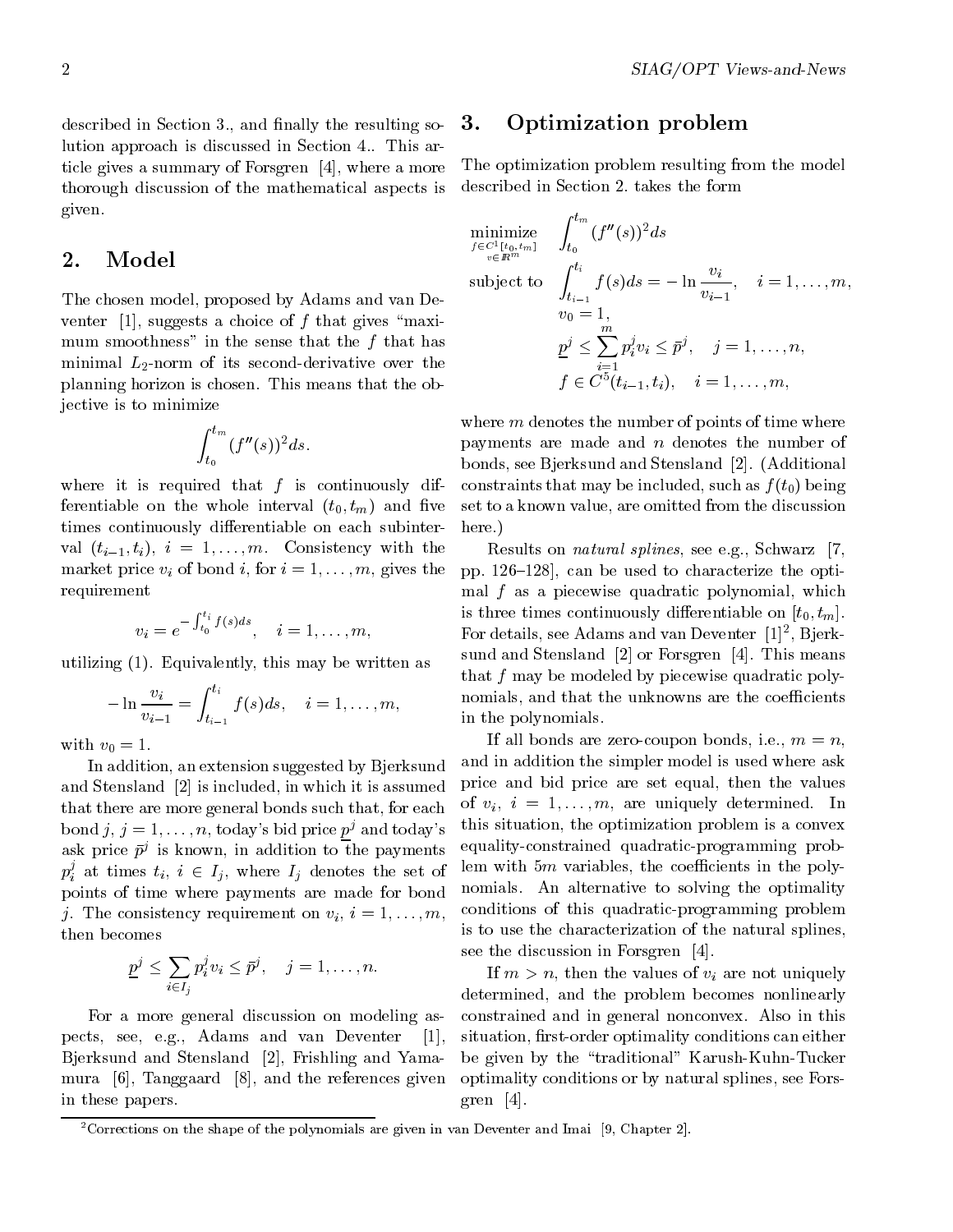# 4. Solution method

As discussed in Section 2., if all bonds are zerocoupon bonds, and in addition the ask price and bid price are set equal, then the resulting problem is a convex equality-constrained quadratic program whose solution can be obtained by solving the linear system of equations that the KKT-conditions form. Initial experiments confirmed that also if more general bonds were treated, but the ask price and bid price were set equal, the problem could be solved by a low number of Newton iterations on the first-order optimality conditions.

These findings led to an approach for solving the inequality-constrained problem, where an initial interior point was created by applying Newton's method to the first-order optimality conditions of the equality-constrained problem that results when the value of each bond is set to the mean value of its ask price and its bid price. Consequently, this initial problem takes the form

minimize  
\n
$$
f_{\epsilon C}^{i}[\mathbf{t}_{0}, t_{m}]\n \begin{cases}\n f_{t_{0}}^{t_{m}}(f''(s))^{2} ds\n \end{cases}
$$
\nsubject to  
\n
$$
\begin{cases}\n f_{t_{i-1}}^{i} f(s) ds = -\ln \frac{v_{i}}{v_{i-1}}, \quad i = 1, ..., m, \\
 v_{0} = 1, \\
 \sum_{i=1}^{m} p_{i}^{j} v_{i} = \frac{1}{2} (\underline{p}^{j} + \bar{p}^{j}), \quad j = 1, ..., n, \\
 f \in C^{5}(t_{i-1}, t_{i}), \quad i = 1, ..., m.\n \end{cases}
$$
\n[1]

Then a primal-dual interior method was applied to the solution of the original problem with this interior point as initial point. The primal-dual nonlinear equations were solved by Newton's method, see, e.g., Forsgren and Gill [5, Chapter 2.3]. The initial point which was created this way was found to be a good starting point, and rapid convergence was obtained. Based on these observations, although the problem may be nonconvex in general, no specific device was used to take care of nonconvexities, but the norm of the residual of the primal-dual equations was used as a merit function.

The implementation which was made by Algorithmica Research AB was written in C and C++. The heart of the computational effort was the solution of the Newton equations, which was carried out using a sparse matrix factorization routine. The linear equations that were solved this way became highly ill-conditioned as the solution was approached. This, however, did not seem to harm the convergence and acceptable response times were obtained. For the Swedish market, which the company had in mind, a typical problem size would be  $m$  approximately 60 and n approximately 20.

# Acknowledgements

This application was initiated by Magnus Nyström at Algorithmica Research AB. The  $C/C++$  implementation at Algorithmica Research AB was made by Karl-Johan Johnsson. Thanks are due to Tomas Björk and Camilla Landén, who have been very helpful in sharing their expert knowledge on financial mathematics.

### REFERENCES

- [1] K. J. Adams and D. R. van Deventer, Fitting yield curves and forward rate curves with maximum smoothness, Journal of Fixed Income,  $(1994)$ , pp. 52-62.
- [2] P. Bjerksund and G. Stensland, Utledning av rentens terminstruktur ved "maksimum glatthet"-prinsippet, Beta, (1996), pp. 2-6. ISSN 0801-3322 (In Norwegian).
- [3] T. Björk, Arbitrage Theory in Continuous Time, Oxford University Press, 1998. ISBN 0-19-877518-0.
- [4] A. FORSGREN, A note on maximum-smoothness approximation of forward interest rate, Report TRITA-MAT-1998-OS3, Department of Mathematics, Royal Institute of Technology, Stockholm, Sweden, 1998.
- [5] A. Forsgren and P. E. Gill, Primal-dual interior methods for nonconvex nonlinear programming, SIAM J. Optim., 8 (1998), pp. 1132-1152.
- [6] V. Frishling and J. Yamamura, Fitting a smooth for ward rate curve to coupon instruments, Journal of Fixed Income,  $(1996)$ , pp. 97-103.
- [7] H. R. Schwarz, Numerical Analysis: A Comprehensive Introduction, John Wiley and Sons, Inc., New York, 1989. ISBN 0-471-92064-9.
- [8] C. TANGGAARD, Nonparametric smoothing of yield curves, Review of Quantitative Finance and Accounting, 9 (1997), pp.  $251-267$ .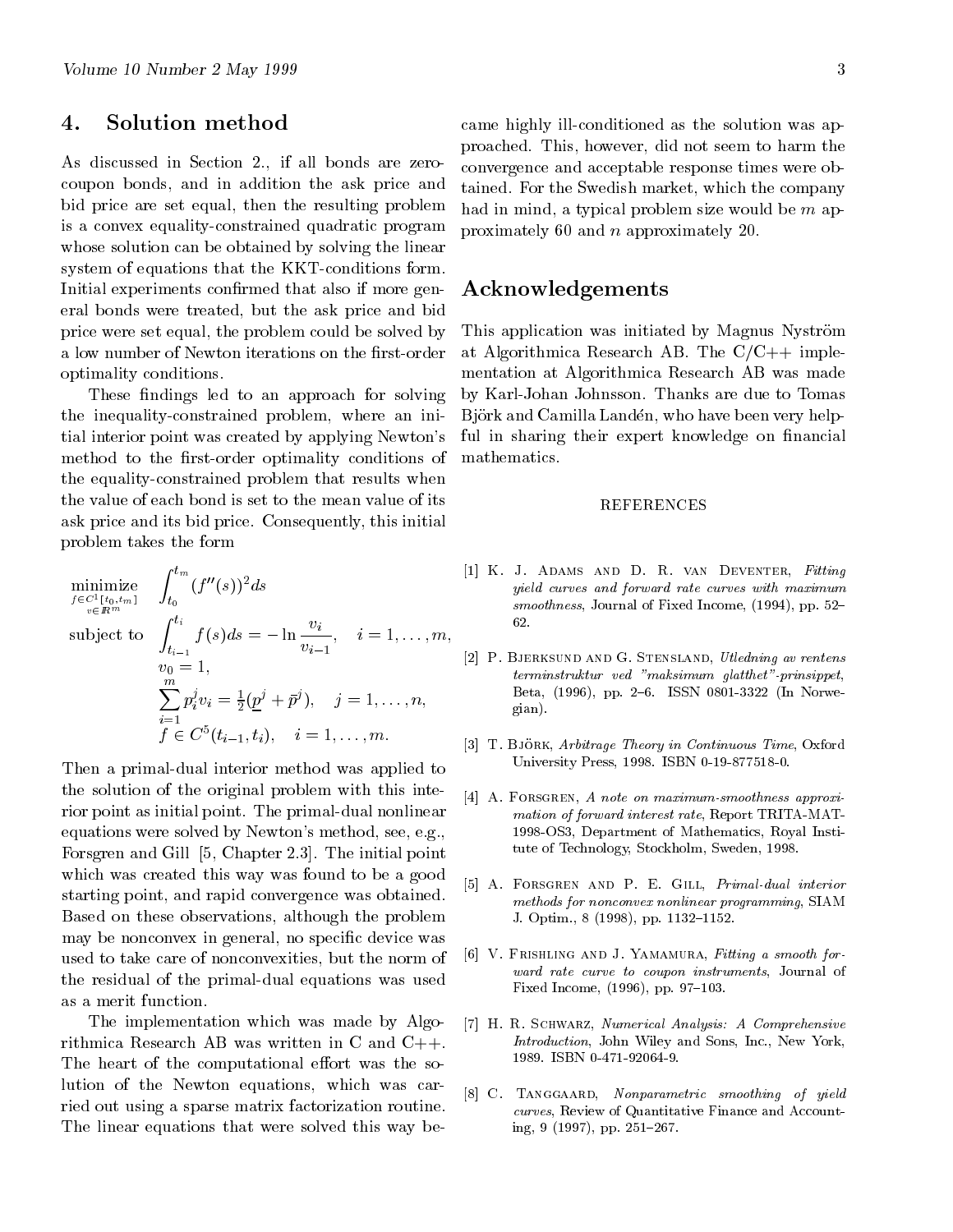[9] D. R. van Deventer and K. Imai, Financial Risk An- $2.$ alytics: A Term Structure Model Approach for Banking, Insurance and Investment Management, Irwin Professional, Chicago, IL, 1997. ISBN 0-7863-0964-  $\overline{4}$ 

# An Inverse Problem in Finance

Thomas F. Coleman Department of Computer Science, Cornell University, Ithaca, NY 14853.<sup>1</sup>

# 1. Introduction

Optimization principles underpin much of computational finance. Historically this has been particularly true in the area known as portfolio analysis - the selection and modification of a collection of financial instruments such as stocks, bonds, and options. Indeed, Harry Markowitz was a co-recipient of the 1990 Nobel Prize in economics in recognition of his work involving novel application of optimization concepts to portfolio analysis.

The 1997 Nobel Prize in economics was won by Robert Merton and Myron Scholes for their role in the discovery and development of the most famous equation in finance, the Black-Scholes  $(B-S)$  equation  $[2, 13]$ . This work has, at first blush, little to do with optimization. Instead, it rests on notions from stochastic calculus, differential equations, and finance 'arbitrage' principles. However, it should be noted that application of the Black-Scholes equation (and, more interestingly, a generalized version) requires knowledge of a mysterious parameter, the volatility. This is where numerical optimization can help.

In this article we discuss the (generalized) Black-Scholes equation and show how inverse optimization problems can be formulated to yield smooth volatility surfaces. The latter is useful both in the accurate pricing of exotic options as well as computing sensitivities.

# The Black-Scholes (B-S) Equa-

The B-S equation is the cornerstone of options pricing. Its' derivation is thoroughly covered in many introductory books on mathematical finance, e.g., [9, 10, 15]. Here we give a terse discussion: our objective is to quickly move to our main concern, the question of volatility and its computation via inverse optimization.

What is an option? An option is an example of a financial derivative. A financial derivative is a financial instrument that derives its value from another, i.e., from an underlying, such as a stock. The most basic option is the European vanilla option (sometimes just called a European option). The buyer of a European put option agrees to consider selling a share of the underlying at a predetermined strike price K and expiration time T. At time T this buyer has the option of exercising, i.e., selling the share at price  $K$ , or not. Typically the owner will sell if the current stock price is below  $K$  and will bypass the opportunity otherwise. A European call option is symmetric to the put option: the call option buyer agrees to consider buying a share of the underlying at time  $T$  at an agreed on strike price  $K$ . Having purchased the option for some amount of money, the buyer will typically exercise the option, i.e., purchase the share of the underying at price  $K$  and time  $T$ , if the current stock price at time  $T$  is greater than K. Otherwise, the option buyer will forego the opportunity.

Ignoring the cost of purchasing the option, the payoff on the put option is  $P = K - S(T)$ , if  $K > S(T)$ , and  $P = 0$  otherwise (assuming that in the latter case the option is not exercised). More compactly, the payoff is  $P = max(K - S(T), 0)$ . Analogously, the buyer of a call option obtains a payoff of  $P = max(S(T) - K, 0)$ .

The vanilla European options are the simplest of the options. Many more complex options (often called exotic options) are also traded - we will consider only the vanilla European option in this article. One of the most important questions in finance is, what is a fair price of an option? The answer, under

This expository article is targetted to a reader familiar with numerical optimization; little mathematical finance background is required. It can serve as an introduction to some of the basic ideas in options pricing as well as an illustration of an interesting application of numerical optimization.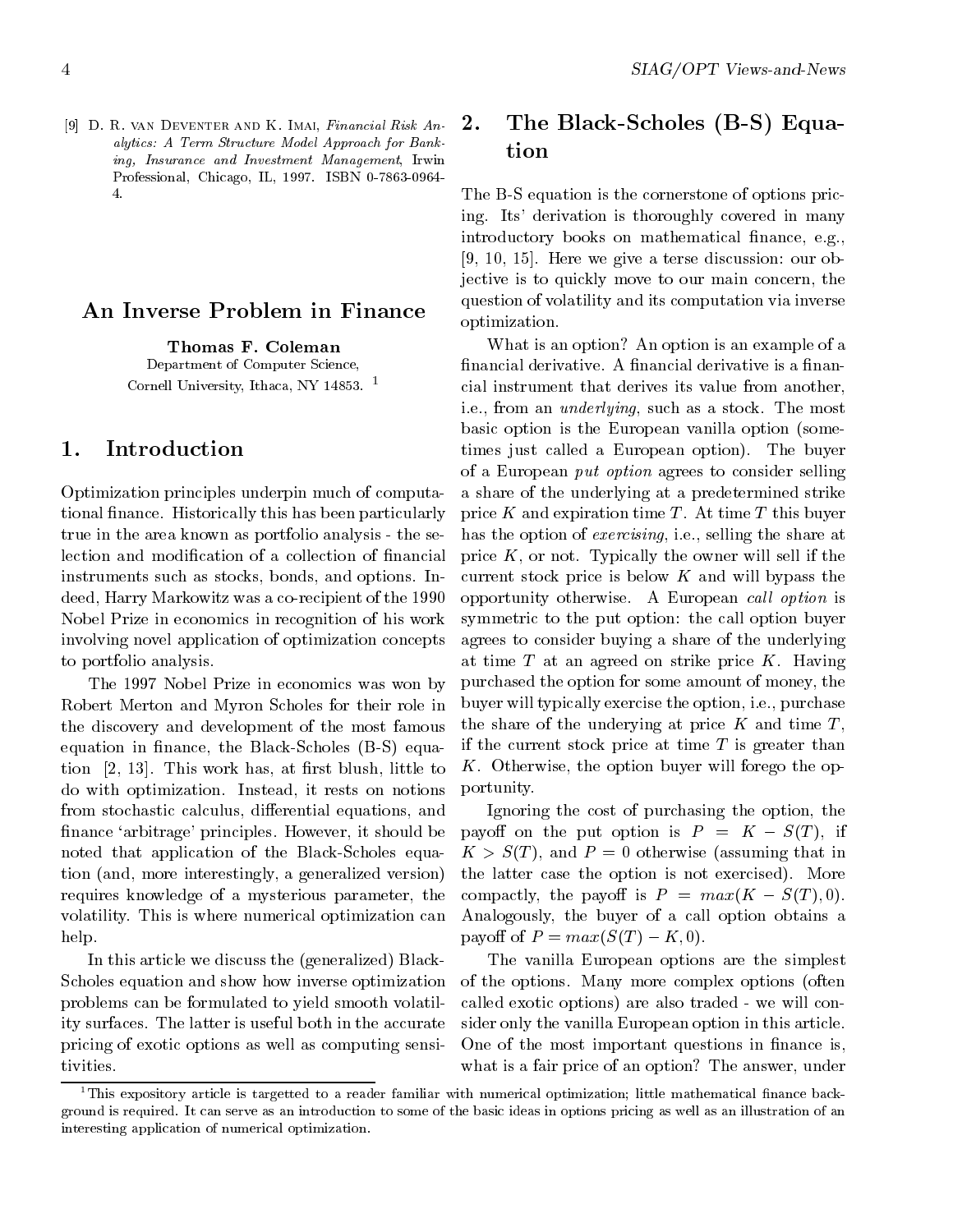common assumptions, is given by the B-S equation.

The challenge in pricing an option is that the underlying behaves in a stochastic way. The power of the B-S analysis is this: with a few assumptions about the behaviour of the underlying, and a knowledge of the standard deviation of the returns (or volatility), there is a rigorous and computable concept of a fair price. Moreover, this fair price is unique: under these same assumptions, an option that is priced differently from the B-S price is mispriced in that it will allow a trader to have a 'free lunch', i.e., make an immediate profit without risk. This is known as arbitrage, a condition which is typically assumed to be nonexistent <sup>2</sup> when developing a pricing model.

One of the basic assumptions behind the Black-Scholes model is that the behaviour of the underlying S follows geometric Brownian motion,

$$
\frac{dS_t}{S_t} = \mu dt + \sigma dW_t, \qquad (2)
$$

where the left-hand-side is an instantaneous relative change in the underlying (e.g., the stock value),  $\mu$  is known as the `drift' term (average rate of growth of the stock value) and  $\mu dt$  is the predictable component of the relative change in the stock price. The second term on the right-hand-side,  $\sigma dW_t$ , corresponds to the random behaviour of the stock:  $\sigma$  is known as the volatility of the stock (volatility is the standard deviation, or square-root of the variance, of the returns of the underlying) and  $dW_t$  is random variable drawn from a normal distribution (the mean of  $dW_t$  is zero, the variance is dt.

Equation (2) has proven to be a very useful model of stock behaviour. Nevertheless, even with `optimal' choices of  $\sigma$  and  $\mu$ , it does not always capture reality. We discuss a generalization to overcome this gap in  $\S2$ .

The question we are now faced with is how to value on option defined on an underlying  $S$ , e.g., stock, whose growth follows (2). The answer, under a number of assumptions including the no-arbitrage assumption mentioned above, satisfies the Black-Scholes partial differential equation:

$$
\frac{\partial V}{\partial t} + \frac{1}{2}\sigma^2 s^2 \frac{\partial^2 V}{\partial s^2} + rs \frac{\partial V}{\partial s} - rV = 0, \qquad (3)
$$

where  $V$  is the value of the option (i.e., that which we are trying to determine),  $r$  is the risk-free interest rate. Detailed derivation of (3) is given in most texts on mathematical finance, e.g., [9, 10, 15].

Interestingly, the drift term  $\mu$  does not appear in equation (3). Consequently, knowledge of  $\mu$  is not required to evaluate  $V$ . (This is known as risk neutral valuation.) However, additional information is required before (3) can be of practical value. In particular, boundary conditions are needed and a value for  $\sigma$ , the volatility, is required.

First, the boundary conditions: For both the European put and call options there are standard boundary conditions. For example, for the European call typical boundary conditions are:

$$
\begin{array}{l}\n\lim_{s \to +\infty} \frac{\partial V(s,t)}{\partial s} = e^{-(T-t)}, t \in [0,T] \\
V(0,t) = 0, t \in [0,T] \\
V(s,T) = max(s - K, 0),\n\end{array}
$$

where  $T$  is the time to maturity,  $K$  is the strike price. The determination of volatility,  $\sigma$ , is the more interesting question. The methods for determining  $\sigma$  fall into two categories. First,  $\sigma$  can be estimated from first principles, i.e., based on the definition of standard deviation of the returns and using historical data. Typically this leads to 1-dimensional regression problem, e.g., [9, 15].

This first principles approach is easy to implement but has several unpleasant aspects. For example, there is the question of how far back in time to go and how the data should best be weighted. In addition, it is disconcerting that the regression solution for  $\sigma$  does not usually yield the actual price for any known traded option.

 $\frac{\partial s}{\partial s}$  -  $\sqrt{v}$  = 0; (3) price of the corresponding option. Thus for each A second, more common approach, is calculation of implied volatility (implied vol) to yield a value for  $\sigma$ . Implied volatility is determined by solving a simple 1-dimensional inverse problem involving a similar traded option (with known price) on the same underlying. Implied volatility is thus that value of  $\sigma$ that, when substituted into equation (3) along with appropriate boundary conditions, yields the known

<sup>2</sup> In practise arbitrage opportunities do arise but typically disappear quickly due to the operation of opportunistic arbitrageurs.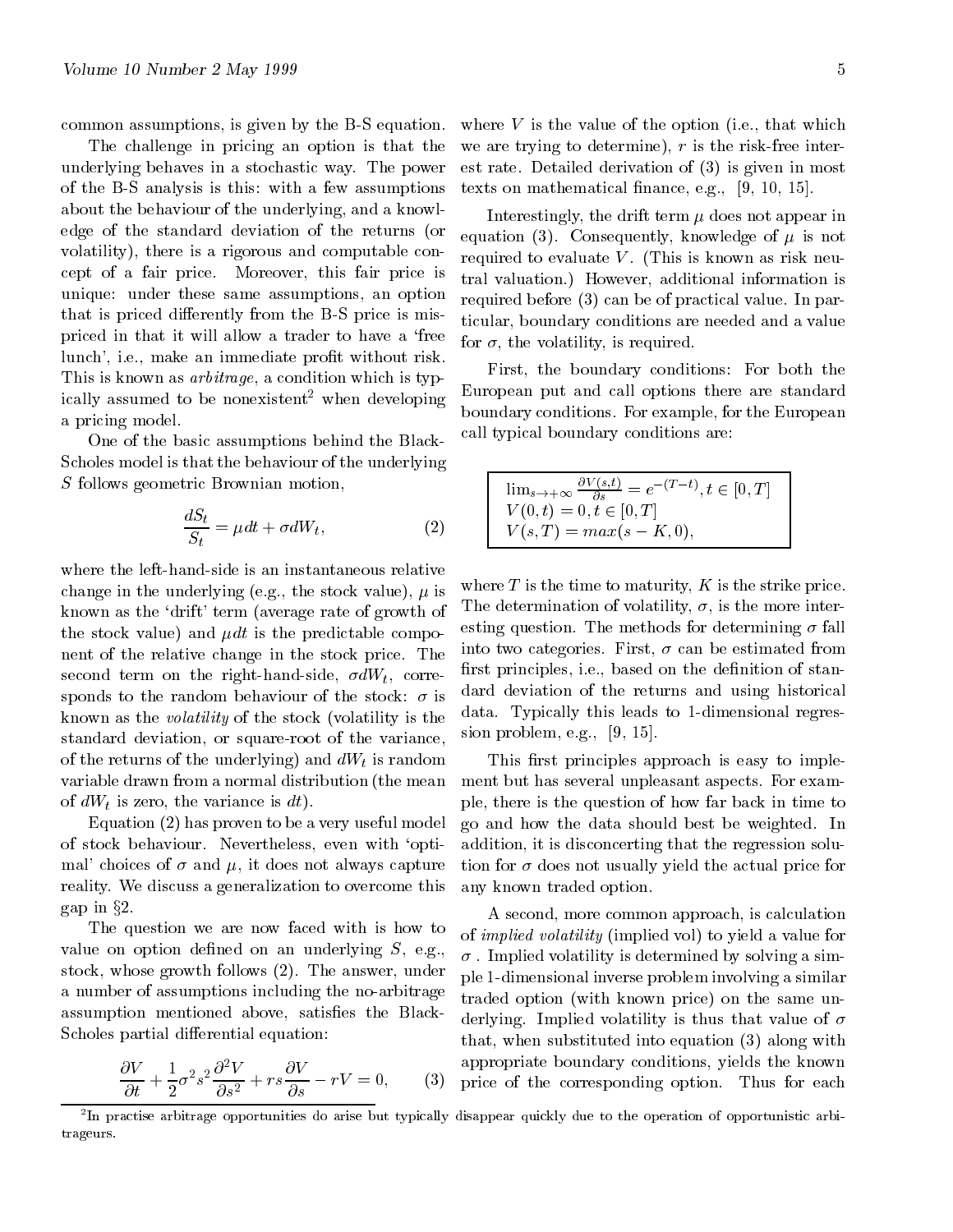traded option there is a corresponding implied vol, and one such value can be used to determine the fair price of a new option on the same underlying.

Use of implied vol is very common in the trading world. Indeed, implied vol is often `quoted' instead of option prices. Every financial engineering software package includes an implied vol computation. For example, in the MATLAB Financial Toolbox [12]. a Black-Scholes implied volatility computation for a European call option is invoked by

### $\sigma = \text{blsimpv}(\text{sc},K,r,T, \text{ call})$

where  $\text{sc}$  is the current price of the underlying,  $\boldsymbol{K}$ is the strike price, r is the risk free interest rate, T is the time to maturity, and call is the value (or price) of the call option under consideration. Function blsimpv uses Newton's method.

Despite the popularity of the implied volatility concept, there are problems. In particular, it is unsatisfying that  $\sigma$ , in the derivation of (3) yields different values of  $\sigma$  for different options on the same underlying. An ensuing difficulty is, given several differing implied vol computations on the same underlying, how to choose a value for  $\sigma$  to price an exotic option on the same underlying. A more pernicious problem has to do with hedging. We refer the reader to basic books on finance, e.g., [9, 10, 15], for discussions of hedging strategies. Here it suffices to say that hedging involves computing the sensitivity of  $V$  with respect to different parameters. The choice of  $\sigma$  can greatly affect the derivative (and thus the hedging strategy) and so an arbitrary choice from a set of 'implied vols' can be misleading. Moreover, there is much evidence to indicate that  $\sigma$  varies with time and/or strike price (e.g., [5, 7, 8]): this suggests  $\sigma$  is better thought of as a function of  $(s, t)$ , i.e.,  $\sigma = \sigma(s, t)$ . A framework for this approach is discussed in  $\S$ 2.

Given the boundary conditions, there are several common ways to solve the B-S equation (3). First, with the aid of a look-up table to evaluate the normal cumulative distribution function, an explicit formula is available to determine the B-S value at an arbitrary stock value  $S$ . This is obviously very useful but suffers from the disadvantage that this approach does not generalize - most other types of options do not enjoy explicit solutions. Second, there are tree or lattice evaluators - these are commonly described in most introductory finance books. Such methods

are easy to implement and do generalize to more complicated options. In fact, such methods can be viewed as explicit numerical approaches to the solution of (3). On the downside, explicit approaches can suffer from stability problems and can be costly (in an attempt to overcome the stability problems). Third, implicit PDE methods can be employed to solve (1.2). This approach also generalizes to more complex options, e.g., [14], but poses a problem for general path-dependent options. Finally, we remark that Monte-Carlo methods are heavily used to evaluate more complex options, especially where there is path-dependency. Monte-Carlo mthods are difficult to adapt to American-style options (i.e., options that allow the owner to exericise at any time before maturity).

### 3. Generalized Black-Scholes

A reasonable and realistic alternative is to think of the volatility as a surface,  $\sigma = \sigma(s, t)$ , rather than a constant. In particular, a more general model of the evolution of the stock price, replacing (3), is the 1-factor continuous diffusion approach:

$$
\frac{dS_t}{S_t} = \mu(S_t, t)dt + \sigma(S_t, t)dW_t,
$$
\n(4)

where both  $\sigma = \sigma(s, t)$  and  $\mu = \mu(s, t)$  are continuous differentiable functions of the underlying  $s$  and t. Note that  $S_t$  is a stochastic variable and  $W_t$  is standard Brownian motion. The value of a European option where the underlying is defined by  $(4)$ satisfies the generalized Black-Scholes equation  $[13]$ :

$$
\frac{\partial V}{\partial t} + \frac{1}{2}\sigma(s,t)^2 s^2 \frac{\partial^2 V}{\partial s^2} + rs \frac{\partial V}{\partial s} - rV = 0.
$$
 (5)

Unlike the standard Black-Scholes equation, (5) does not enjoy an explicit solution; however, a discretized PDE approach can be used provided the surface  $\sigma(s, t)$  is available for evaluation at all the grid points. Equation (5) obviously represents a potentially more powerful approach than the standard B-S equation which requires volatility to be a single number. But we are left with the question: how can the volatility surface be obtained?

Similar to the scalar case, an inverse (implied) point of view can be invoked. This approach uses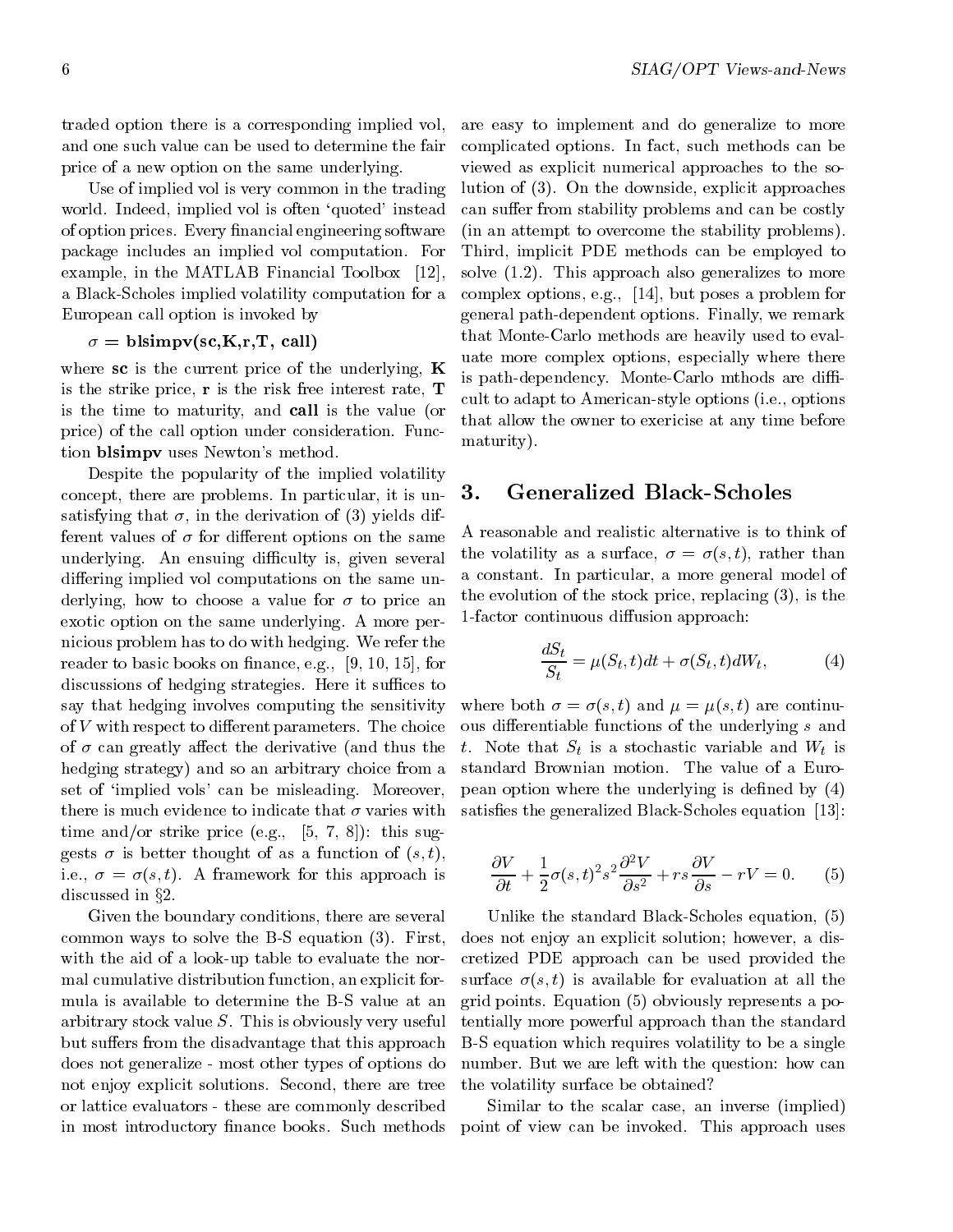current (or very recent) data, i.e., prices on recently traded options on the underlying of question. A straightforward implementation to this inverse problem, assuming model (5), yields a large-scale optimization problem.

To see this suppose we have  $m$  data triplets,  $(\bar{v}_i, T_i, K_i)$ , corresponding to recently traded options on the same underlying: the option price is  $\bar{v}_j$ ,  $T_j$  is the time to maturity, and  $K_j$  is the strike price. Discretize s and t consistent with the numerical procedure to solve  $(5)$ , to yield an M-vector s and N-vector t. Surface  $\sigma(s, t)$  is thus represented as an M-by-N matrix  $\Sigma$  (of unknowns). We are now faced with a vastly underdetermined problem, in general, since the number of data points, m, satisfies  $m \ll M*N$ . (A typical value is  $m = 20$ or  $m = 30$  wheras the product  $M * N$  could easily be 100; 000 or more). To take up the slack, and introduce smoothness into  $\sigma$ , Osher and Lagnado [11] propose minimization over  $\sigma(s, t)$ ,  $\Sigma$  after discretization, of the function

$$
\sum_{j=1}^{m} (v_j(\sigma(s,t))) - \bar{v}_j)^2 + \lambda \|\nabla \sigma(s,t)\|_2, \qquad (6)
$$

where  $\lambda$  is a positive constant and  $\|\cdot\|_2$  denotes the  $L^2$  norm.

A difficulty with this approach, in addition to the delicate choice of the parameter  $\lambda$ , is the computational challenge. Problem (6) is a very large optimization problem  $(M * N \text{ variables } \Sigma)$ . Moreover, the first term in  $(6)$  is very nonlinear and dense - density is due to the evaluation of the discretized aproximation of the PDE in (5) which depends on the entire surface  $\sigma(s, t)$ , i.e., each point of the matrix  $\Sigma$  is involved in the evaluation of (5) for each j,  $j = 1, \dots, m$ . Indeed, in light of the extreme computational expense, Osher and Lagnado compute only very approximate solutions to (6) using a steepest descent procedure. Unfortunately, approximate solutions yield rough surfaces  $\sigma$ . Rough volatility surfaces can cause severe pricing and hedging problems. An alternative approach [3] yields a smaller more tractable optimization problem. The solution  $\sigma$  is smooth. The essential idea is to build in smoothness from the start: assume  $\sigma(s, t)$  is a bi-cubic spline, e.g., [1, 6], defined on  $p \approx m$ knots. The knots are located in a regular way comensurate with the known data. In more detail, let

the number of spline knots be  $p \leq m$ . Choose a set of fixed spline knots  $\{(\bar{s}_j, \bar{t}_j)\}_{j=1}^p$ . Given the spectra corresponding local volations in the corresponding value of  $\sim$ ues  $\bar{\sigma}_i \equiv \sigma(\bar{s}_i, t_i)$ , an interpolating cubic spline  $c(s,t)$  with a fixed end condition (e.g., the natural spline end condition) is uniquely defined by set- $\lim_{i \to \infty} c(s_i, t_i) = o_i, i = 1, \cdots, p.$  The freedom in this problem is represented by the volatility values  $\{\bar{\sigma}_i\}$  at the given knots  $\{(\bar{s}_i, \bar{t}_i)\}\$ . If  $\bar{\sigma}$  is a p-vector,  $\sigma = (\sigma_1, \cdots, \sigma_n)^{\mathsf{T}}$ , then we denote the corresponding interpolating spline with the specied end condition as  $c(s, t; \bar{\sigma})$ . For  $j = 1, \dots, m$ , let

$$
v_j(c(s,t;\bar{\sigma}))\stackrel{\mathrm{def}}{=} v(c(s,t;\bar{\sigma}),K_j,T_j).
$$

To allow the possibility of incorporating additional a priori information, l and u are lower and upper bounds that can be imposed on the local volatilities at the knots. Thus, we define the *inverse spline lo*cal volatility approximation problem: Given problem: Given problem: Given problem: knots,  $(s_1, t_1) \cdots$ ,  $(s_p, t_p)$ , solve for the *p*-vector *o* 

$$
\min_{\bar{\sigma} \in \mathbb{R}^p} f(\bar{\sigma}) \stackrel{\text{def}}{=} \frac{1}{2} \sum_{j=1}^m [v_j(c(s, t; \bar{\sigma})) - \bar{v}_j]^2 \tag{7}
$$

subject to 
$$
l \leq \bar{\sigma} \leq u.
$$
 (8)

Note that (7) is a small optimization problem, typically with  $m = p \approx 20$  variables, the solution has certain guaranteed smoothness properties (due to the use of the bi-cubic spline model), and, the given data will be usually be satised provided it is consistent.

## 4. Concluding Remarks

The volatility surface produced by the bi-cubic spline optimization approach discussed above is visually smooth in the area of interest [3]. Indeed, given the location of the knots it can be argued that the computed surface  $\sigma$  is the smoothest surface consistent with the (discretized) model (5) and the given data. However, the real test of any volatility surface computation, in addition to its computational attractiveness, is its useability vis-à-vis pricing and, especially, hedging with the generalized Black-Scholes model (5). Hedging involves computing the sensitivity of the option price with respect to different parameters. Experiments are currently in progress to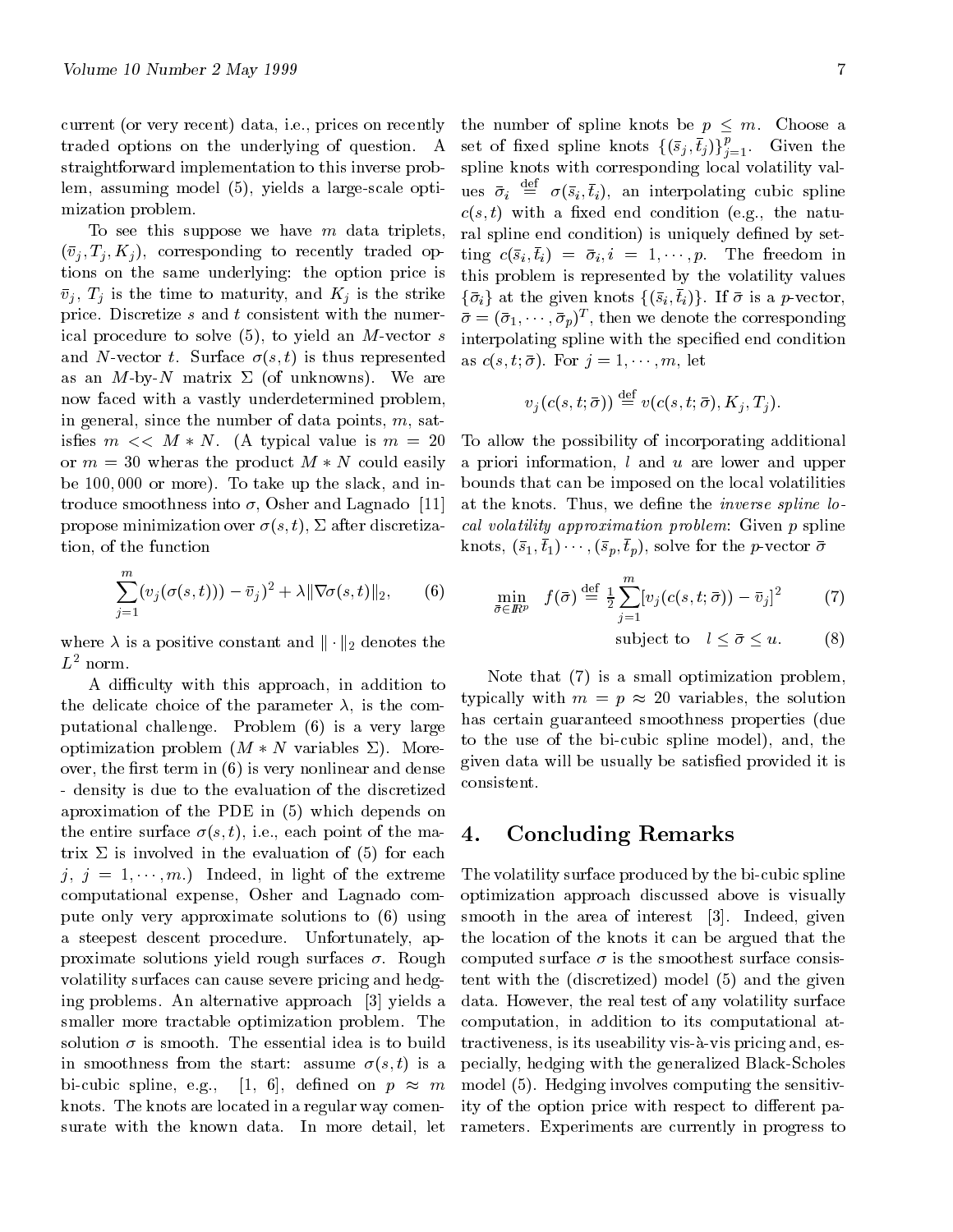determine the impact of using the bi-cubic surface representation for volatility in this context. (Efficient implementation of some sensitivity calculations involves applying either automatic differentiation or finite-differencing in a structured way  $[3, 4]$ ).

We conclude with two remarks. First, while the bi-cubic spline optimization approach appears to produce a smooth, attractive, and useful volatility surface in the usual area of interest - in an  $(s, t)$ -region around known strike and expiration times for current option data - the volatility surface becomes less reliable outside of this region. This is usually not a problem but can be troublesome when pricing (or hedging with) long-dated options. This is an active area of investigation. Second, we expect that the bi-cubic optimization approach to this volatility surface problem can be applied to other inverse problems involving nonlinear, underdetermined systems.

#### 5. 5. Acknowledgements

Thanks to my colleagues Yohan Kim, Yuying Li, and Arun Verma for their help and suggestions.

### REFERENCES

- [1] G. BIRKHOFF AND C. R. DE BOOR, Piecewise polynomial interpolation and approximation, in Approximation of Functions, H. L. Garabedian, ed., Elsevier (New York), 1965, pp.  $164-190$ .
- [2] F. Black and M. Scholes, The pricing of options and corporate liabilities, Journal of Political Economy, 81  $(1973)$ , pp. 637-659.
- [3] T. F. Coleman, Y. Li, and A. Verma, Reconstructing the unknown local volatility function, The Journal of Computational Finance, to appear, 1999.
- [4] T. F. COLEMAN AND A. VERMA, Structure and efficient Jacobian calculation, in Computational Differentiation: Techniques, Applications, and Tools, M. Berz, C. Bischof, G. Corliss, and A. Griewank, eds., SIAM, Philadelphia, Penn., 1996, pp. 149-159.
- [5] S. R. DAS AND R. K. SUNDARAM, Of smiles and smirks:  $\frac{1}{1}$  haviour. A term-structure perspective, Tech. Report NBER working paper No. 5976, Department of Finace, Har vard Business School, Harvard University, Boston, MA 02163, 1997.
- [6] C. de Boor, Spline Toolbox for use with MATLAB, The Math Works Inc., 1997.
- [7] E. Derman and I. Kani, Riding on a smile, Risk, 7  $(1994)$ , pp. 32-39.
- [8] B. DUPIRE, *Pricing with a smile*, Risk,  $7(1994)$ , pp. 18- $20.$
- [9] J. HULL, Options, Futures, and Other Derivatives, 3rd Edition. Prentice Hall, 1997.
- [10] R. JARROW AND S. TURNBULL, Derivative Securities, South-Western Pub., 1996
- [11] R. LAGNADO AND S. OSHER, Reconciling differences, Risk, 10 (1997), pp. 79-83.
- [12] USERS GUIDE, Financial Toolbox, The Mathworks, Inc., Version 2, 1999.
- [13] R. MERTON, The theory of rational option pricing, Bell Journal of Economics and Management Science, 4  $(1973)$ , pp.  $141-183$ .
- [14] R. Zvan, K. Vetzal, and P. Forsyth, Swing high Swing low, Risk Magazine,  $(1998)$ , pp. 71-74.
- [15] P. Wilmott, and S. Howison, and J Dewynne, The Mathematics of Financial Derivatives. Cambridge University Press, 1997.

# Valuation in Complete Markets: The Optimization Approach

### Andrew Aziz

Algorithmics, Inc.

An optimization approach to valuation in complete markets that is based on a fundamental assumption of investor behaviour - that investors prefer more wealth to less. In market equilibrium, this single assumption is sufficient for valuation in an optimization framework.

Valuation methodologies in finance typically incorporate two fundamental assumptions of investor be-The first is that investors prefer more wealth to less, and will take actions to maximize their wealth. The second is that investors have a distaste for risk and that distaste will lead them to modify their actions and make trade-offs between expected wealth and uncertainty of wealth.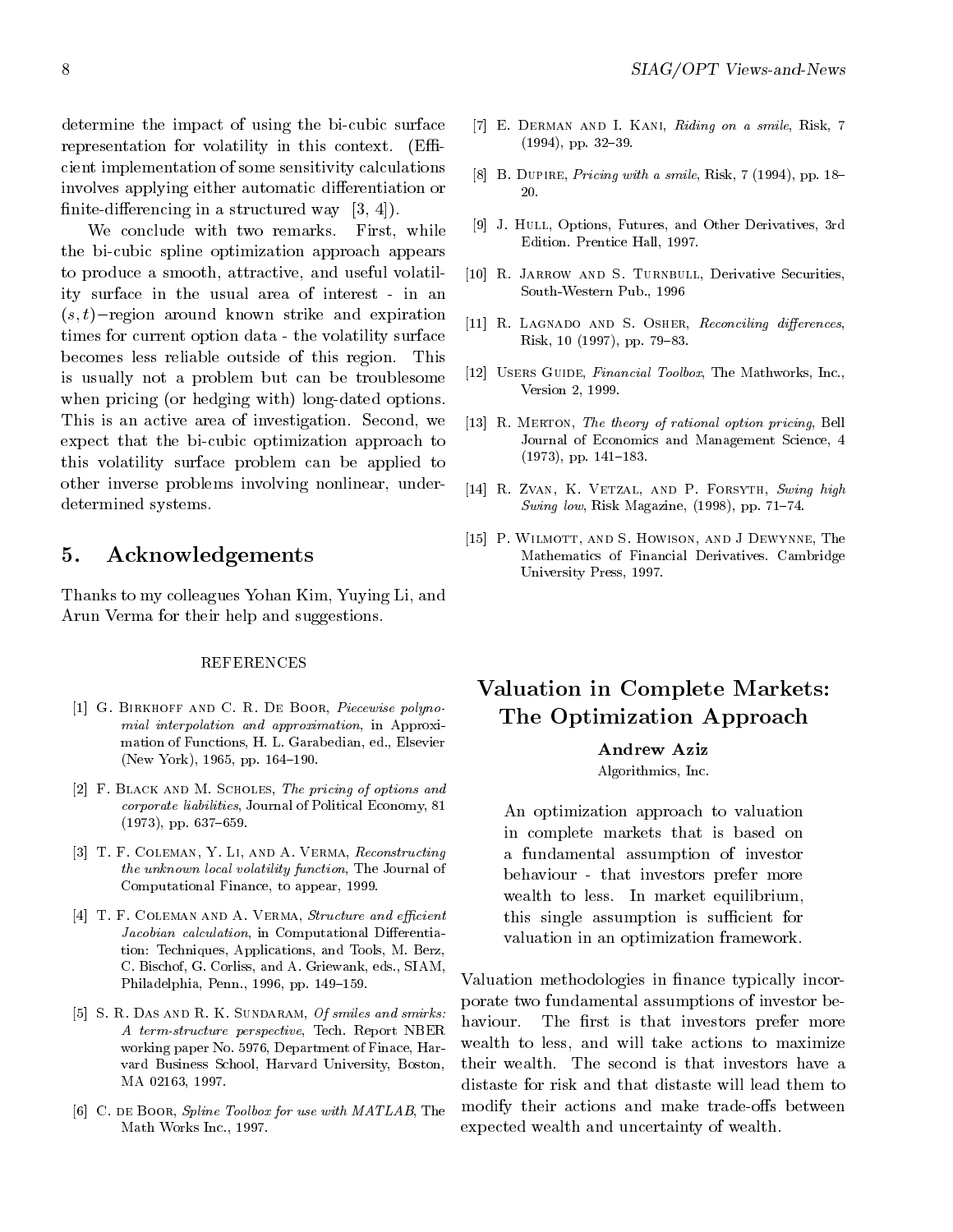The "preference of more to less" assumption is analytically quite tractable. It is intuitively very appealing and the notion of wealth maximization can be well defined quantitatively. In contrast, the "distaste of risk" assumption is much less tractable. It is somewhat less intuitively appealing and the notion of risk aversion can neither be well defined nor measured in a straightforward manner. As a consequence, valuation methodologies that are able to rely solely on the first assumption are typically much more successful than methodologies that must also rely upon the second assumption.

This tutorial provides an overview of a valuation framework within which the \preference of more to less" assumption can be quantitatively expressed as an optimization problem. In addition, we develop the necessary conditions under which the "preference of more to less" assumption is sufficient for valuation purposes in a frictionless market.

# The optimization formulation

The behavioural assumption that investors prefer more to less guides the actions of arbitrageurs who seek to construct a position of holdings that maximize arbitrage profits. Arbitrage profits are typically classified on the basis of first- and second-order arbitrage. First-order arbitrage occurs when a portfolio can be constructed that yields positive cashflow today with no obligations in any future state. Secondorder arbitrage occurs when a costless portfolio can be constructed that guarantees no future obligations but where there is a possibility of a strictly positive payoff in at least one future state.

The behaviour of arbitrageurs who act to maximize first-order arbitrage can be modeled as a multistate, single period linear program:

$$
minimize: \quad c = p^T x \tag{1}
$$

$$
subject \t\mathbf{to}: \t\begin{array}{ll} A^T x \ge 0 & \end{array} \t\tag{2}
$$

 $unrestricted$  (3)

In this model, there are *n* independent securities and m possible future states. A represents the  $n x m$ matrix of payoffs for security i in state j and  $a_{ij}$  is the guaranteed payoff of security i in state j. The market price that investors pay for security  $i$  is equal to  $p_i$ ; **p** represents the  $n \times 1$  vector of security prices. An investor purchases a portfolio with holdings in security i in the amount of  $x_i$ . It is assumed that there are no long or short constraints on the purchases of any of these securities. Thus,  $\mathbf{x}$ , the  $n \times 1$  vector of security holdings, is unconstrained. 0 represents an  $m \times 1$  vector of zeros.

| Case                   | Cash Flow      |                       | <b>Linear Program Solution</b> |                                       |
|------------------------|----------------|-----------------------|--------------------------------|---------------------------------------|
|                        | Today          | Future                | Objective                      | Constraints                           |
| First-Order Arbitrage  | cash extracted | no oblication         | unbounded,                     | feasible                              |
|                        |                |                       | $c=-\infty$                    |                                       |
| Second-Order Arbitrage | zero cost      | no obligation,        | bounded,                       | $\sum_j a_{ij} x_i > 0,$              |
|                        |                | possibility of payoff | $c=0$                          | for some $j$                          |
| Market Equilibrium     | zero cost      | no obligation,        | bounded,                       | $\sum_j a_{ij} x_i = 0,$<br>for all j |
|                        |                | no payoff             | $c=0$                          |                                       |

Table 1.1: Summary of arbitrage and equilibrium conditions

The formulation of this approach follows the multi-state, single period, discrete model developed by Ross [3], and extended by Dybvig and Ross [1] and by Prisman [2]. In their model, each possible future state,  $j$ , has a strictly positive probability of occurrence,  $\pi$ . The vector  $\pi$  is an  $m \times 1$  vector of  $\pi$ 

state probabilities.

In this framework, an investor's objective to maximize arbitrage profits (Equation 1) is reexpressed as an objective to minimize the cost,  $c$ , of purchasing a portfolio. The state constraints (Equation 2) restrict the feasible solutions to those for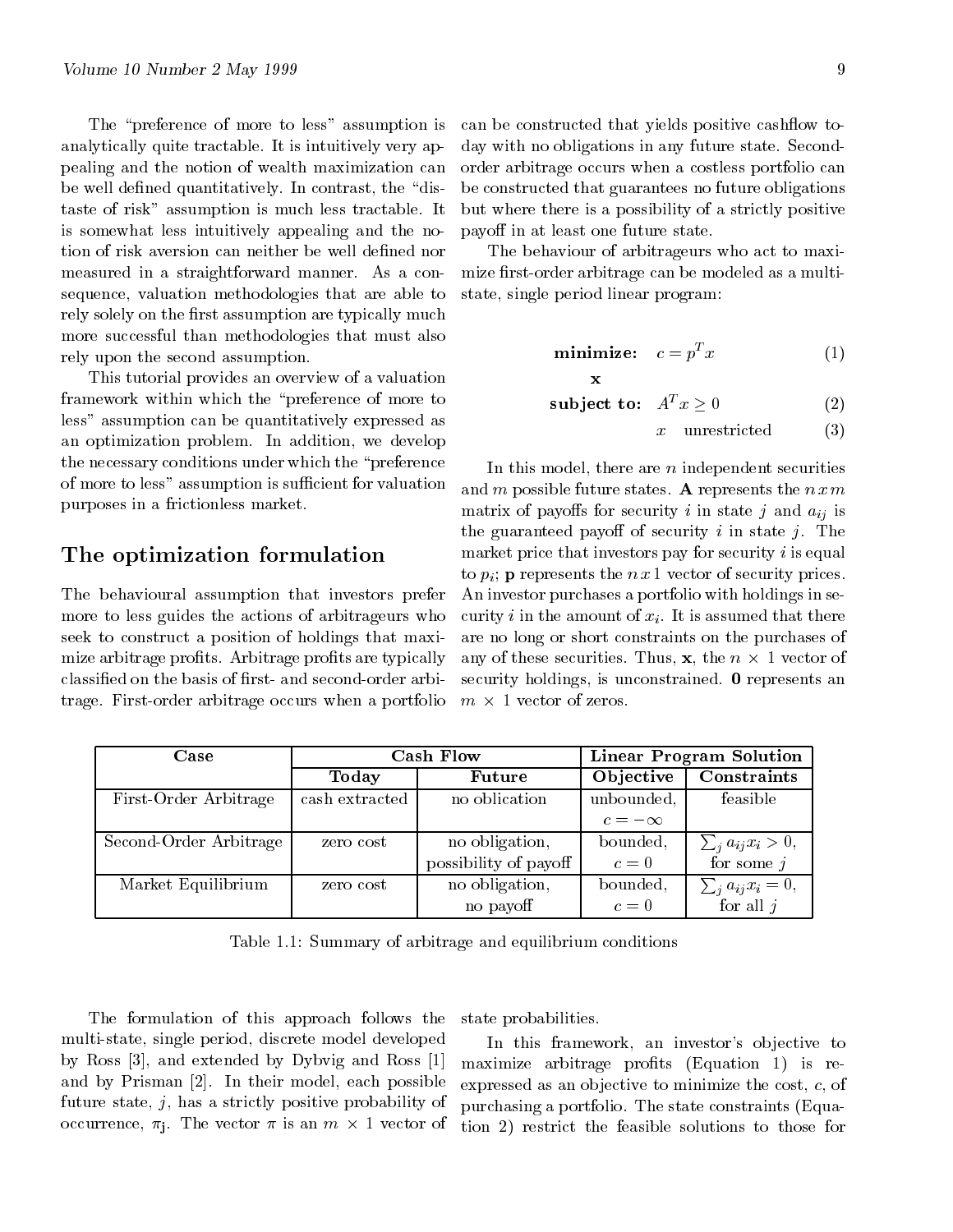which the net payoff over all trades is non-negative for each state. Investors are able to buy  $(x > 0)$ or sell  $(x < 0)$  in unrestricted quantities (Equation 3). Given that all investors observe the same payoff matrix,  $A$  (i.e., no differential taxation), and that there are no long and short constraints, the market is assumed to be frictionless.

When the value of the objective function is negative, cash has been extracted from the trades. When the value is zero the trades are costless. Since the "no trade" solution  $(x = 0)$  is always feasible, the solution to the problem is non-positive.

Though the problem is feasible, it may be bounded or unbounded. There are three cases to consider. In the first case, the problem is unbounded and the solution to the objective function is negative infinity for a given set of security prices. This is the case of first-order arbitrage whereby unlimited cash may be obtained today with no future obligations. In the second and third cases the problem is bounded and the solution to the objective function is zero.

In the second case at least one of the constraints is solved as a strict inequality. This is the case of second-order arbitrage: given a costless initial investment, there is some possibility of a strictly positive future payoff. In the third case, all constraints are solved as strict equalities. This is known as the "no-arbitrage condition" since no first- or secondorder arbitrage opportunities are available. The implications for the present and future cash flows, the ob jective function and constraints of the optimization solution are summarized in Table 1.

### Market equilibrium

The no-arbitrage condition describes a market equilibrium whereby security prices adjust, in response to supply and demand forces, so as to eliminate any first- and second-order arbitrage opportunities. In other words, the actions of arbitrageurs, as they attempt to maximize arbitrage profits, serve to force prices of relatively underpriced securities higher and those of relatively overpriced securities lower until an equilibrium is reached. Price equilibrium exists when all first- and second-order arbitrage opportunities are eliminated.

The existence of efficient markets where investors can both observe and act on arbitrage opportunities, is critical to the assumption that observed security prices in market equilibrium are arbitrage free. The no-arbitrage condition is the key premise underlying most valuation methodologies used to price financial securities.

### $T$  and  $T$  are defined to problems the problems of the problems of  $T$

Given the absence of first-order arbitrage in market equilibrium (the primal problem is bounded), the following relationship may be derived from the dual problem:

$$
Ad = p \tag{4}
$$

and, as a consequence of the absence of secondorder arbitrage (the state constraints are solved with equality):

$$
d > 0 \tag{5}
$$

where **d** represents the  $m \times 1$  vector of dual prices and  $d_i$  the dual variable associated with state j. The vector of dual prices,  $\mathbf{d}$ , is also known as the "state" price" vector. Equations 4 and 5 represent a statement of the "Fundamental Theorem of Asset Pricing", a formal proof of which is contained in Prisman (1986).

The dual variables have the standard interpretation. If an investor is required to earn a payoff of at least one unit in state  $j$  the objective function increases by an amount  $d_i$ . Accordingly, an arbitrary security, with a payoff of one unit in state  $j$ and zero otherwise, must have a price equal to  $d_j$ .<br>Such an instrument is known as an Arrow-Debreu security. By definition, each Arrow-Debreu security is an independent security.

### Complete markets

When the number of independent securities,  $n$ , is equal to the number of states,  $m$ , the market is said to be complete. Unique prices for all  $m$  (independent) Arrow-Debreu securities can only be determined in complete markets. A risk-free instrument has payoffs over the  $m$  states that are, by definition, equal. The price of a risk-free security paying one unit in each state must, therefore, be equal to the price of a portfolio containing one of each Arrow-Debreu security, j, or simply  $\sum_i d_i$ . The risk-free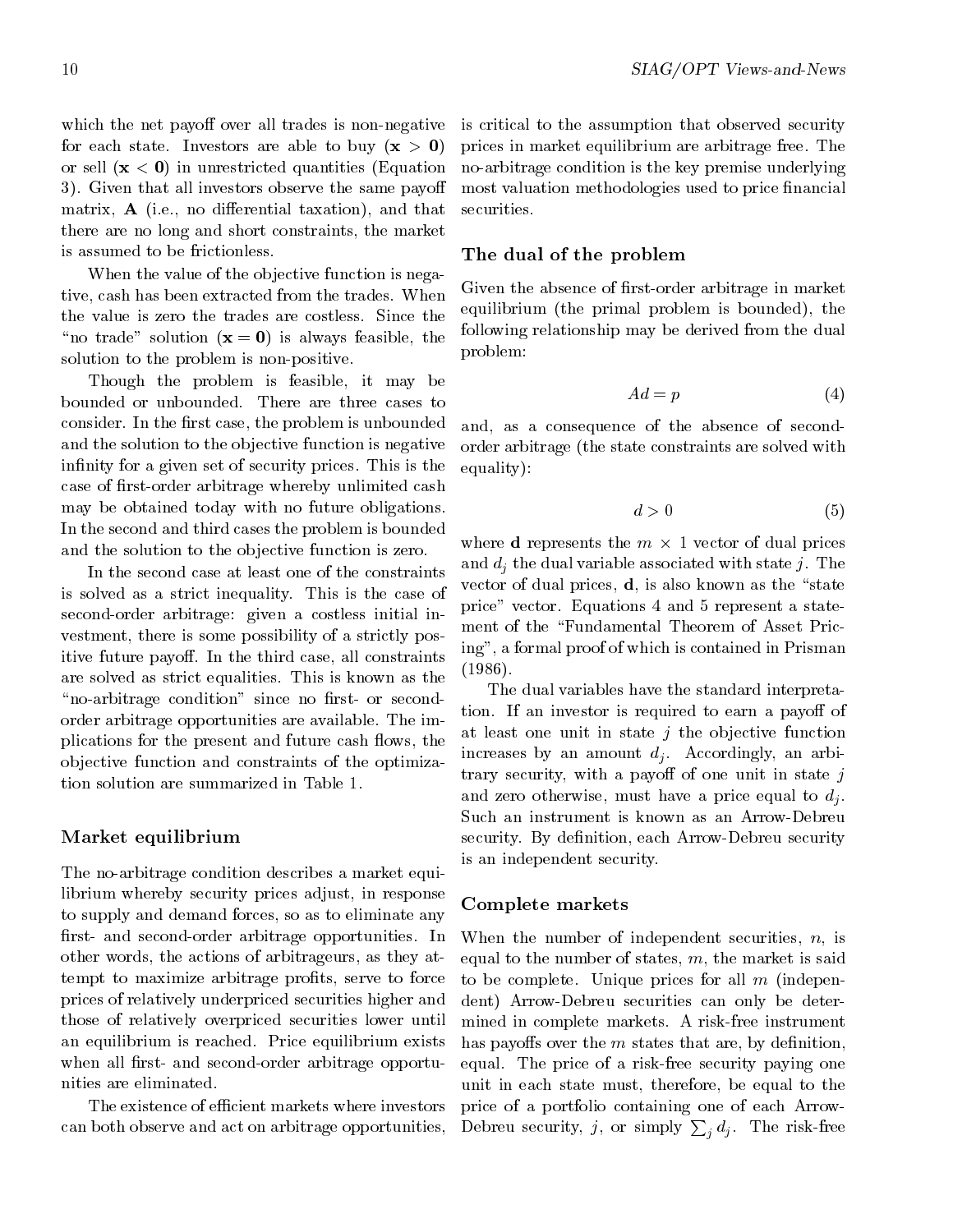riod, must be:

$$
\sum_{j=1}^{r_f=\frac{1}{m}-1} d_j \tag{6}
$$

Furthermore, a security,  $i$ , with arbitrary payoffs can be expressed as a combination of  $m$  independent securities with holdings equal to the payoff in each state of the new security:

$$
p_i = \sum_{j=1}^{m} a_{ij} d_j \tag{7}
$$

Thus, any new security may be priced simply as a portfolio of Arrow-Debreu securities.

Note, signicantly, that in a complete market, an arbitrary security can be priced without knowledge of either its expected payoff,  $E{a_{ij}}$ , or the probability of its payoffs,  $\pi_i$ , over each state. As a result, the pricing of securities in a complete market requires neither the explicit modeling of an investor's attitudes towards risk nor a description of the distribution of payoffs across states. Investor attitudes towards risk are entirely embedded in the prices of the Arrow-Debreu securities. As a consequence, only the assumption underlying the no-arbitrage condition, the "preference of more to less", is necessary for valuation purposes.

# Risk-neutral valuation

The fact that state probabilities are unnecessary for valuation purposes motivates the approach of "riskneutral valuation", so called because the valuations are independent of any assumptions made about investor attitudes towards risk. If investors are truly risk-neutral, the true expectation of any payoff distribution across states can be discounted at the riskfree rate. Since investors are not typically risk neutral, the expected payoffs cannot be discounted at the risk-free rate. Nonetheless, a simple algebraic manipulation of the dual relationship produces for each state,  $\eta$ , a new variable,  $\pi$ , , that has the charac<sup>j</sup> teristics of a risk-neutral probability. The magnitude of each  $\pi_j$  is calculated such that the risk-neutral expected payon across states,  $A\pi$  , can be discounted

rate, rf , associated with the term of the single pe-correct personal the risk-free rate to return person them is:

$$
\left(\sum_{j=1}^{m} d_j\right) A \pi^* = p \tag{8}
$$

where (rewriting Equation 6):

$$
\frac{1}{1+r_f} = \sum_{j=1}^{m} d_j \tag{9}
$$

and:

$$
\sum_{j=1}^{\pi^* = \frac{d}{m}} d_j \tag{10}
$$

The vector  $\pi^+$  represents the  $m \times 1$  vector of risk-neutral probabilities. As the result stems from a simple algebraic manipulation, the risk-neutral approach is appropriate regardless of an investor's true attitude towards risk.

### Two state, two security example

In a two-state, two-security market, the behaviour of arbitrageurs can be modeled as a linear programming problem:

minimize: 
$$
c = p_1 x_1 + p_2 x_2
$$
  
\n $x$   
\nsubject to:  $a_{11}x_1 + a_{21}x_2 \ge 0$   
\n $a_{12}x_1 + a_{22}x_2 \ge 0$   
\n $x$  unrestricted

where  $p_1$  represents the price of security 1,  $x_1$  represents the holdings in security 1, and  $a_{12}$  represents the guaranteed payoff of security  $1$  in state  $2$ .

Graphically, the primal problem canbe represented by Figure 1: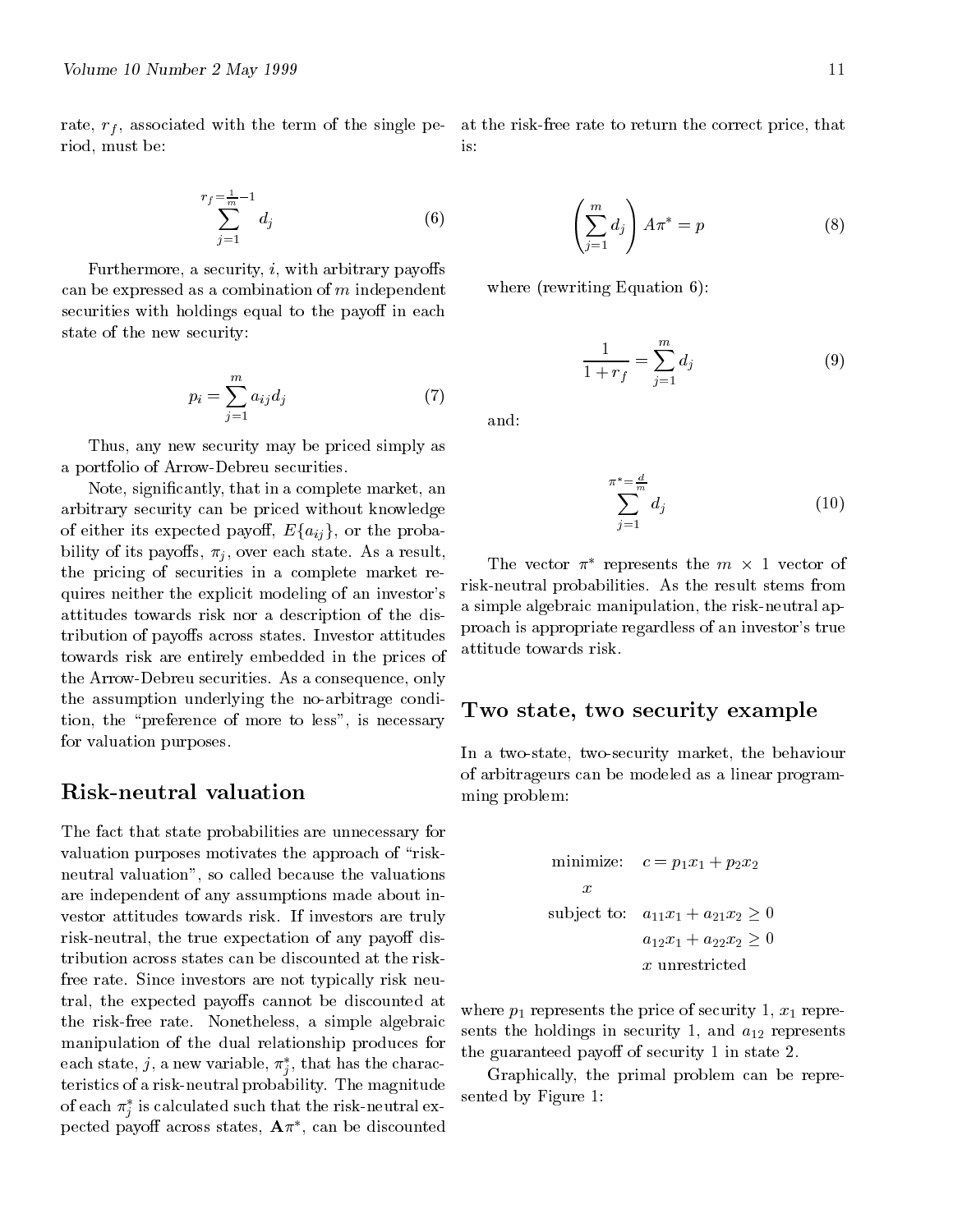



where the lines representing State Contraint 1 and State Constraint 2 can be represented, respectively, as:

$$
x_2 = -\frac{a_{11}}{a_{21}}x_1
$$

$$
x_2 = -\frac{a_{12}}{a_{22}}x_1
$$

and, where the line representing the objective function can be represented as:

$$
x_2=-\frac{p_1}{p_2}x_1
$$

In the case of first-order arbitrage, the slope of the line representing the objective function is either greater than, or less than, the slopes of both of the lines representing the state constraints. Assume that the (absolute) slope of the objective function is less than the (absolute) slopes of the constraints (Figure 2).



**Figure 2:** A case of first-order arbitrage

Then:

$$
\frac{a_{12}}{a_{22}} > \frac{a_{11}}{a_{21}} > \frac{p_1}{p_2}
$$

The objective function and the constraints intersect at the origin, where  $c = 0$ . However, all holdings bounded by the objective function and State Constraint 1 that are long  $x_1$  and short  $x_2$  are feasible. As  $x_1$  increases, c becomes more negative: the solution is unbounded and arbitrageurs reap unlimited first-order arbitrage until prices readjust.

If the slope of the line representing the objective function is equal to either of the slopes of the lines representing the state constraints, there are an infinite number of solutions and an opportunity for second-order arbitrage exists.

Assume that the objective function coincides with State Constraint 1 (Figure 3). Then:

$$
\frac{a_{12}}{a_{22}} > \frac{a_{11}}{a_{21}} > \frac{p_1}{p_2}
$$

The objective function and the constraints intersect at the origin. At every point along the objective function  $c = 0$ . The distance between the objective function and State Constraint 2 is the slack in State Constraint 2. An arbitrageur is encouraged to increase his holdings (long  $x_1$  and short  $x_2$ ) to maximize the opportunity for payoff in state 2. Again, in market equilibrium, prices readjust until opportunities for second-order arbitrage are eliminated.

Recall that in no-arbitrage equilibrium, the relative prices of securities are such that the objective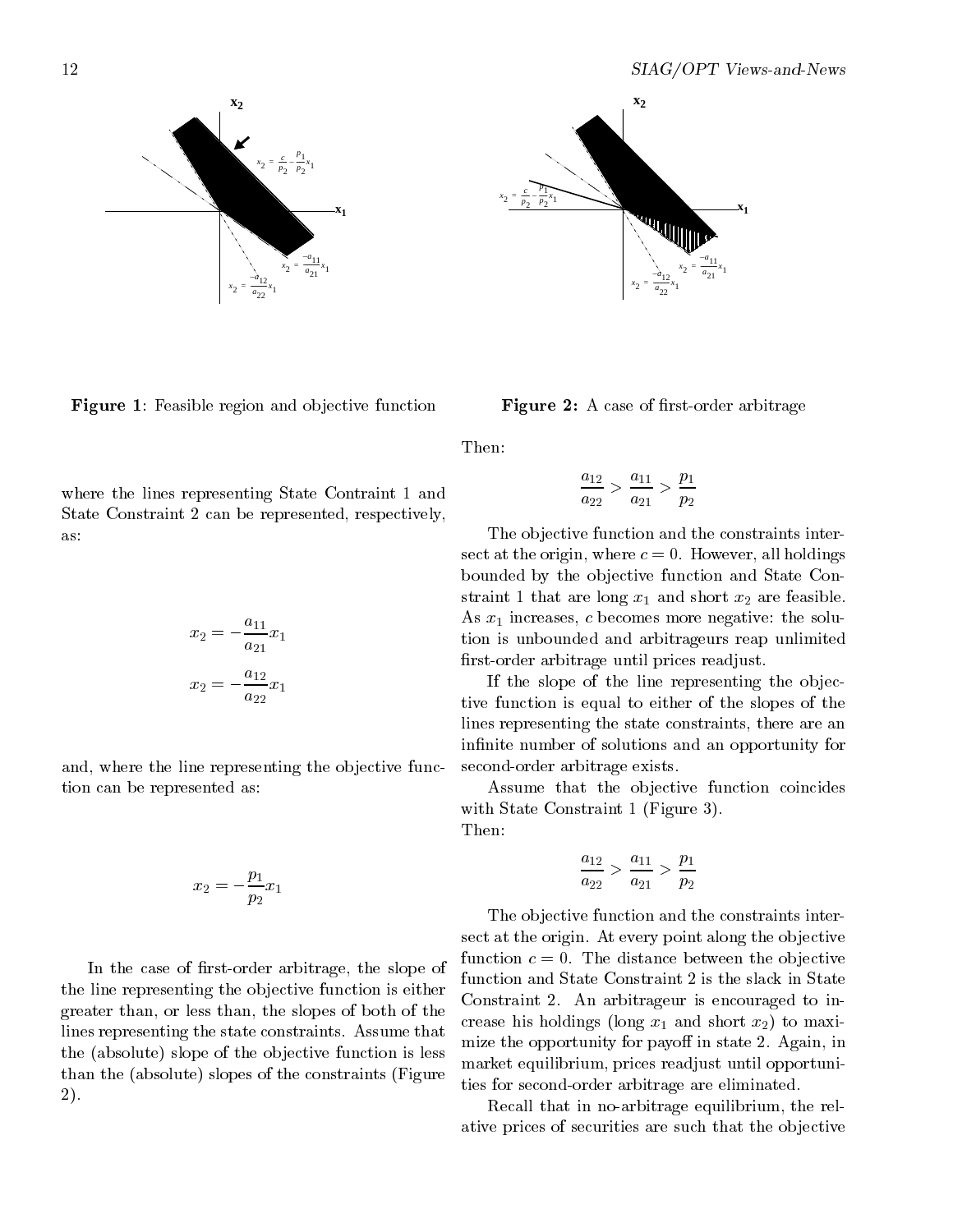function has a solution equal to zero and the state constraints are solved as strict equalities. The noarbitrage condition thus places bounds on relative security prices such that, at optimality, the objective function lies completely within the cone defined by the state constraints. In a two-state model, this implies that:

$$
\frac{a_{12}}{a_{22}} > \frac{p_1}{p_2} > \frac{a_{11}}{a_{21}} \tag{11}
$$



### Calculating dialectic variables and

Given the no-arbitrage condition in market equilibrium, the following relationships may be derived from the dual problem (Equation 4):

$$
a_{11}d_1 = a_{12}d_2 = p_1 \tag{12}
$$

$$
a_{21}d_1 = a_{22}d_2 = p_2 \tag{13}
$$

where  $d_1$  represents the price of the Arrow-Debreu security corresponding to State Constraint 1, a security that pays one unit in state 1 and zero otherwise. In this complete market  $(n = m = 2)$ , unique values for the prices of Arrow-Debreu securities may be calculated as:

$$
d_2 = \frac{p_2 - a_{21}d_1}{a_{22}} \tag{14}
$$

### Figure 3: A case of second-order arbitrage

Again, the objective function and the constraints intersect at the origin (Figure 4).





In market equilibrium, this is the unique, optimal solution. Any movement from the origin is either infeasible or sub-optimal.

$$
d_1 = \frac{p_1 a_{22} - p_2 a_{12}}{a_{11} a_{22} - a_{12} a_{21}} \tag{15}
$$

From Equation 7, the price of a new security, i, with payoffs,  $a_{i1}$  and  $a_{i2}$  over states 1 and 2 can be priced as a portfolio of Arrow-Debreu securities with holdings equal to the new security's payoffs in each state. Therefore, the equilibrium price of a new security,  $p_i$ , in market equilibrium is equal to:

$$
p_i = a_{i1}d_1 + a_{i2}d_2 \tag{16}
$$

Note that the risk-free security, with a payoff of one unit in each state, has a price equal to  $d_1 + d_2$ .

In risk-neutral valuation, the price of the arbitrary security with risk-neutral expected payoffs of  $a_{i1}\pi_1 + a_{i2}\pi_2$ , is equal to the price of units of  $a_{i1}\pi_1 + a_{i2}\pi_2$  the risk-free security (Equation 8):

$$
p_i = (a_{i1}\pi_1^* + a_{i2}\pi_2^*) * (d_1 + d_2)
$$
 (17)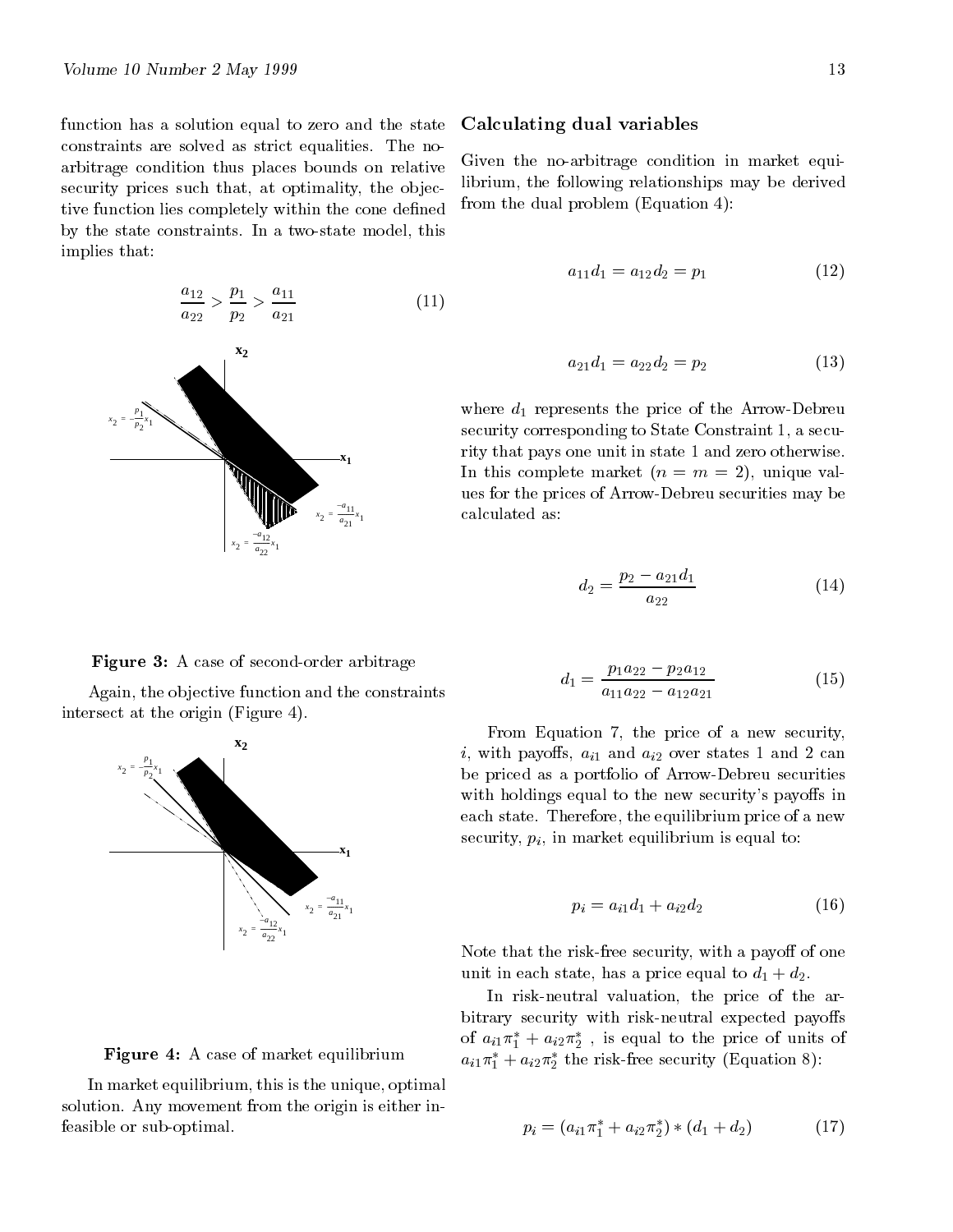where the risk-neutral probabilities,  $\pi_1$  and  $\pi_2$  for  $\qquad \qquad \overline{\qquad \qquad }$ states 1 and 2, can be calculated as (Equation 10):

$$
\pi_1^* = \frac{d_1}{d_1 + d_2} \tag{18}
$$

$$
\pi_2^* = \frac{d_2}{d_1 + d_2} \tag{19}
$$

# Summary

This tutorial provides an overview of the "Fundamental Theorem of Asset Pricing" as it applies to the valuation of securities in a complete and frictionless market. In the absence of arbitrage opportunities, a strictly positive and unique price exists for the Arrow-Debreu security associated with each state. This approach is developed within a multi-state single period model and is subsequently re-expressed in terms of a multi-period, single-state framework to model the bootstrapping problem.

However, in a market that is incomplete, the "preference of more to less" assumption is not sufficient to determine unique prices for the Arrow-Debreu securities, although bounds on these values may be found. As a consequence, valuation methodologies in incomplete markets require that further assumptions be made with respect to investor attitudes towards risk.

### **REFERENCES**

- [1] Dybvig, P. H. and S. A. Ross, Tax clienteles and asset pricing, Journal of Finance, 1986, 41(3): 751-771.
- [2] Prisman, E. Z., Valuation of risky assets in arbitrage free economies with frictions, Journal of Finance, 1986, 41(3): 545-556.
- [3] Ross, S., Risk, return and arbitrage, in Risk and Return in Finance, (I. Friend and J. Bicksler, eds.) Ballinger, Cambridge, MA, USA: 189-218, 1976.

# Bulletin

# Conferences

 $\sim$  1909  $\sim$  1909  $\sim$  1909  $\sim$  1909  $\sim$  1909  $\sim$  1909  $\sim$  1909  $\sim$  1909  $\sim$  1909  $\sim$  1909  $\sim$  1909  $\sim$  1909  $\sim$  1909  $\sim$  1909  $\sim$  1909  $\sim$  1909  $\sim$  1909  $\sim$  1909  $\sim$  1909  $\sim$  1909  $\sim$  1909  $\sim$  1909 An International Conference on Complementarity Problems will be held in Madison, Wisconsin on June 9 - 12, 1999. The contemporary applications and algorithms that will be emphasized at the meeting will reflect the 35 years that have passed since complementarity was formally introduced and employed as a powerful mathematical model for a wide spectrum of problems in diverse fields.

The conference is intended to bring together engineers, economists, industrialists, and academicians from the U.S. and abroad who are involved in pure, applied, and/or computational research of complementarity and related problems.

The conference will consist of invited presentations, and is limited to 100 participants (including the speakers). A refereed volume of proceedings of the conference will be published. There are three ma jor themes of the conference: engineering and machine learning applications, economic and financial applications, and computational methods. Each theme will be represented by several experts in the

Further details on the meeting, including registration deadlines, hotel and travel information can be found at: http://www.cs.wisc.edu/cpnet/iccp99

Michael Ferris Olvi Mangasarian Jong-Shi Pang (co-organisers)

# New Journal in Optimization and Engineering

Aims and Scope. Optimization and Engineering is a new multidisciplinary journal to be published by Kluwer Academic Publishers. Its primary goal is to promote the application of optimization